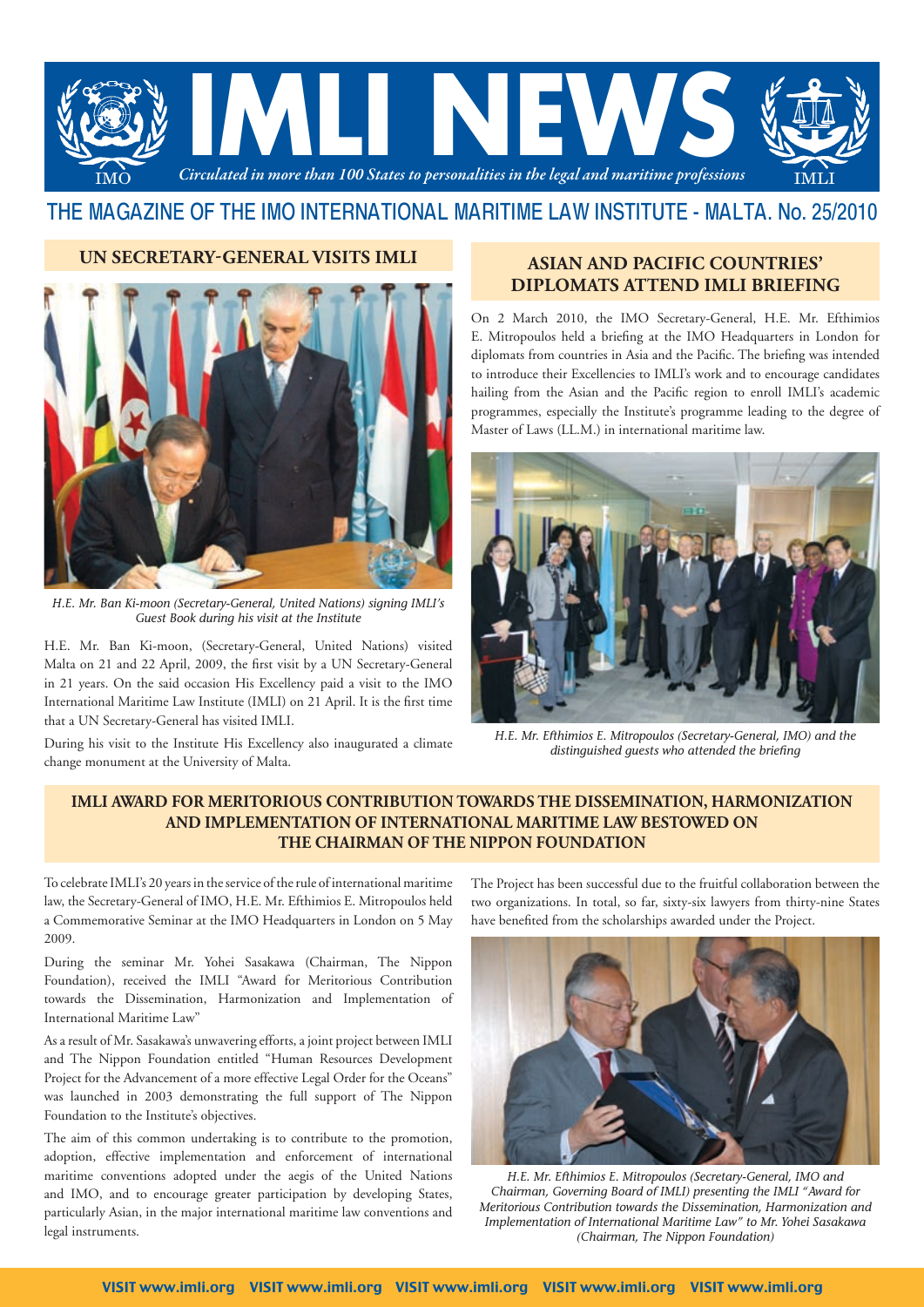## **IMO DIRECTOR OF LEGAL AFFAIRS AND EXTERNAL RELATIONS DIVISION INAUGURATES IMLI'S 21ST ACADEMIC YEAR**



*Dr. Rosalie Balkin (Director of Legal Affairs and External Relations Division, IMO), delivering the inaugural lecture*

Dr. Rosalie Balkin (Director of Legal Affairs and External Relations Division, IMO), has been a visiting lecturer to IMLI's LL.M. programme for a number of years. This academic year, Dr. Balkin delivered the inaugural lecture of IMLI's 21st annual LL.M. programme on 24 September, 2009. The lecture focused on the legal framework of IMO, its role as a specialised agency of the United Nations and the work of IMO Legal Committee. Dr. Balkin delivered another lecture focusing on IMO's Role in the fight against piracy.

### **IMLI COURSE ON THE LAW OF MARITIME SAFETY**

Dr. Philippe Boisson (Communication Director and Legal Advisor of the Bureau Veritas Marine Division, and a Member of the IMLI Governing Board) delivered the course on the Law of Maritime Safety which is one of the key subjects of the Shipping Law curriculum of IMLI's LL.M. programme. The course is intensive and aims to give a comprehensive overview of the international instruments providing for safety of shipping in all respects. It consists of units dealing with the regulatory process related to maritime safety, ship safety, construction and equipment, cargo safety, the human element and operational safety, the control of ship safety and finally with the classification societies.



*Dr. Philippe Boisson and the IMLI class 2009/2010*

## **IMLI COURSE ON CARRIAGE OF GOODS BY SEA**

This academic year IMLI held its 12th Annual Course on Carriage of Goods by Sea, from October 2009 to January 2010. This intensive course offers the participants an opportunity to gain a detailed understanding of the obligations and rights arising from bills of lading and charterparty contracts and explore the workings and the present day application of the Hague and Hague-Visby Rules, the Hamburg Rules and the newly adopted Rotterdam Rules. The analysis of the relevant legal matters is handled through a comparative approach. The course examines a comprehensive list of topics including the nature and functions of the bills of lading and other transport documents, electronic bills of lading, rights and liabilities pertaining to different types of charterparties, the relationship between the charterparty, the bill of lading and other documents, etc.

As it is now a tradition, the fundamental part of the course was delivered by Professor Francis M.B. Reynolds Q.C. (Hon.), (Barrister, Professor Emeritus, University of Oxford).



*Professor Francis M.B. Reynolds Q.C. meeting students of the IMLI class of 2009/2010.*



*Mr. David Martin-Clark delivering his lecture*

*Mr. Grant Hunter meeting IMLI students*

Mr. David Martin-Clark (Barrister-at-Law, Arbitrator, Mediator and Consultant) participated also as a visiting lecturer during IMLI's Course on Carriage of Goods by Sea. Mr. Martin-Clark lectured on the Rotterdam Rules and on E-Commerce in the context of shipping.

This year IMLI also had the honour of hosting Mr. Grant Hunter (Chief Documentary Affairs Officer of BIMCO). During his lecture Mr. Hunter conducted dynamic and encouraging discussions with the students of IMLI class 2009/2010 on "BIMCO's Documentary Work".

### **IMLI COURSE ON THE LAW OF MARINE INSURANCE**

This intensive course on the Law of Marine Insurance offers participants an opportunity to gain general understanding of specific concepts and principles of marine insurance law, most commonly used standard marine insurance clauses and functioning of marine insurance markets. The focus is on marine hull and machinery insurance and cargo insurance.

Professor Dr. Marko Pavliha (Professor of Commercial, Transport and Insurance Law, Faculty of Maritime Studies and Transportation, University of Ljubljana) delivered a series of lectures on the Law of Marine Insurance. The purpose of the lectures was to give the students an overview of marine insurance, its history, functioning of insurance markets and basic understanding of the main principles and concepts of marine insurance law, including some basic analysis of the broadly used standard clauses of marine hull and machinery insurance and cargo insurance.

Mr. John McPhail (Thomas Miller & Co., Managers of the UK P&I Club) lectured on the topic of the Protection and Indemnity (P&I) Insurance. He highlighted the role of P&I insurance in order to enable the students to understand the intricacies of the P&I world, which is quite specific and different from market insurance. In this regard he explained the main functions of the P&I Clubs with special emphasize on the role



Professor Dr. Marko Pavliha meeting students of IMLI class of 2009/2010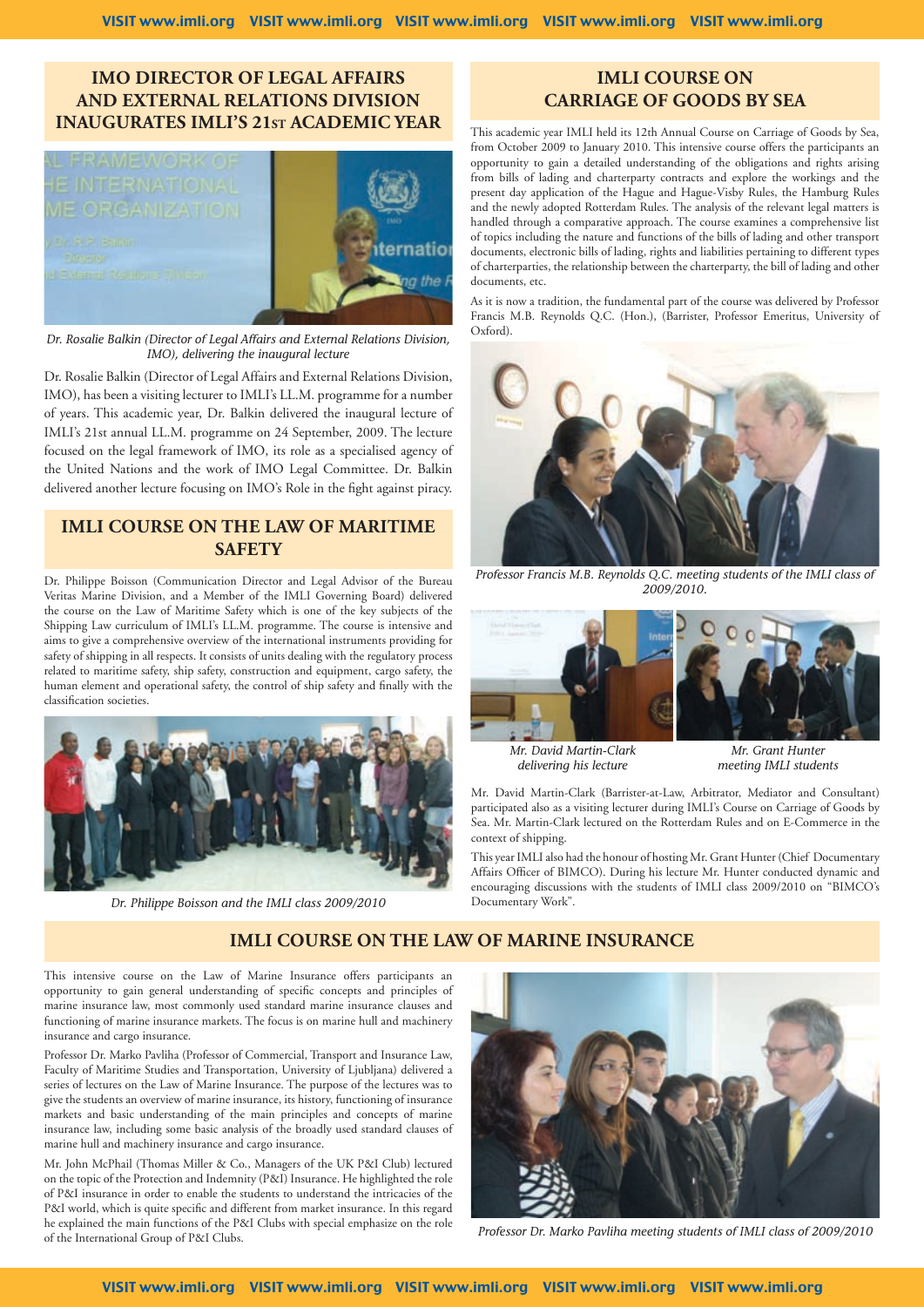#### **IMLI MARINE ENVIRONMENTAL LAW COURSE**

IMLI's Marine Environmental Law Course is an intensive course which offers participants an overview of the rules dealing with the prevention of marine incidental or operational pollution, the applicable regimes of compensation and liability in case of pollution either by oil or other dangerous and noxious substances and the protection of the environment from hazards posed by wrecks whether located in the exclusive economic zone or territorial sea of the State. Experts of international repute draw on legislative, administrative and judicial experience from different parts of the world. Developments following the *Erika* and *Prestige* disasters are also canvassed.

Also covered in the course by the Senior Officers of the Regional Marine Pollution Emergency Response Centre for the Mediterranean Sea (REMPEC) is the international and regional legal framework for marine spill emergency preparedness and response and the preparation of a contingency plan in compliance with international conventions.



Professor Malgosia Fitzmaurice (Chair of Public International Law at the Department of Law, Queen Mary, University of London) delivered two lectures to the class of 2009/2010. Her lectures at IMLI dealt with the "Protection of the Marine Environment on the basis of the Global Conventions (MARPOL 73/78; London Convention 1972 and the 1996 Protocol; and the 1982 United Nations Law of the Sea Convention)" and "The Protection of Marine Living Resources".



Mr. Jonathan Pace (Senior Programme Officer, REMPEC) lectured on the Mediterranean Example on Regional Systems for Co-operation in the Prevention of, Preparedness for and Response to Marine Pollution.

IMLI also had the honour to host Mr. Mitja Grbec (Slovenian Lawyer) who lectured on Compensation and Liability Regime for Oil Pollution; Mr. Gabino Gonzalez (Programme Officer (OPRC) - REMPEC) who lectured on the International Legal Framework for Marine Pollution Preparedness and Response – the OPRC Convention and the OPRC-HNS Protocol; and Ms. Lilia Khodjet El Khil (Programme Officer (Marine Environment Protection) – REMPEC) who lectured on Ballast Water Management and Invasive Species and Marine Protected Areas beyond National Jurisdiction.



Mr. Mans Jacobsson (Former Director of the International Oil Pollution Compensation Funds (IOPC Funds)) gave a general presentation on the international liability and compensation regime for pollution damage caused by oil spills from tankers established by the Civil Liability and Fund Conventions which has been in operation for 30 years. He also provided a brief overview of the International Convention on Civil Liability for Bunker Oil Pollution Damage, 2001. Finally, he addressed the International Convention on Liability and Compensation for Damage in Connection with the Carriage of Hazardous and Noxious Substances by Sea, 1996.



Mr. Patrick Griggs, CBE (Former President, Comité Maritime International) delivered a set of lectures at IMLI on various topics related to international maritime law. Mr. Griggs offered an extremely interesting review of the new Nairobi International Convention on Wreck Removal, 2007. The presentation was particularly useful as it was based on Mr. Griggs's significant involvement with the CMI, IMO and other intergovernmental organisations over the past 30 years and illustrated with many real examples. Mr. Griggs, as a CMI representative, personally contributed and participated throughout the drafting of the Wreck Removal and Bunkers Convention and could therefore bring IMLI students closer to the background and history of the particular provisions.

#### **IMLI MARITIME LEGISLATION DRAFTING COURSE**

This unique course is designed to train government officials on techniques of drafting of maritime legislation, placing emphasis on the incorporation of international conventions into domestic legislation. The course addresses drafting requirements peculiar to common law and civil law systems.

Some key features of the course include, *inter alia*, the relationship between international and municipal law and rules of statutory interpretation legislative and drafting process, forms of legislation, options for developing maritime legislation, nature of international maritime conventions and incorporation of international maritime conventions.

The course was delivered by Professor Frank L. Wiswall, Jr., (Vice-President (*Honoris Causa*), Comité Maritime International) and the resident faculty of IMLI. Professor Wiswall lectured on the drafting and adoption of national and international maritime legislation. During his lectures he emphasized the process by which international maritime legislation is developed in the IMO.

Professor Wiswall has fully supported the work of the Institute since its inception, when he was involved in the drafting of the Institute's syllabus. Since then, he visits the Institute every year, not only to lecture the core part of this important course, but also to deliver the course on the Law of Marine Collision.



*Professor Frank L. Wiswall, Jr., (Vice-President Honoris Causa, Comité Maritime International) meeting students of IMLI class of 2009/2010*